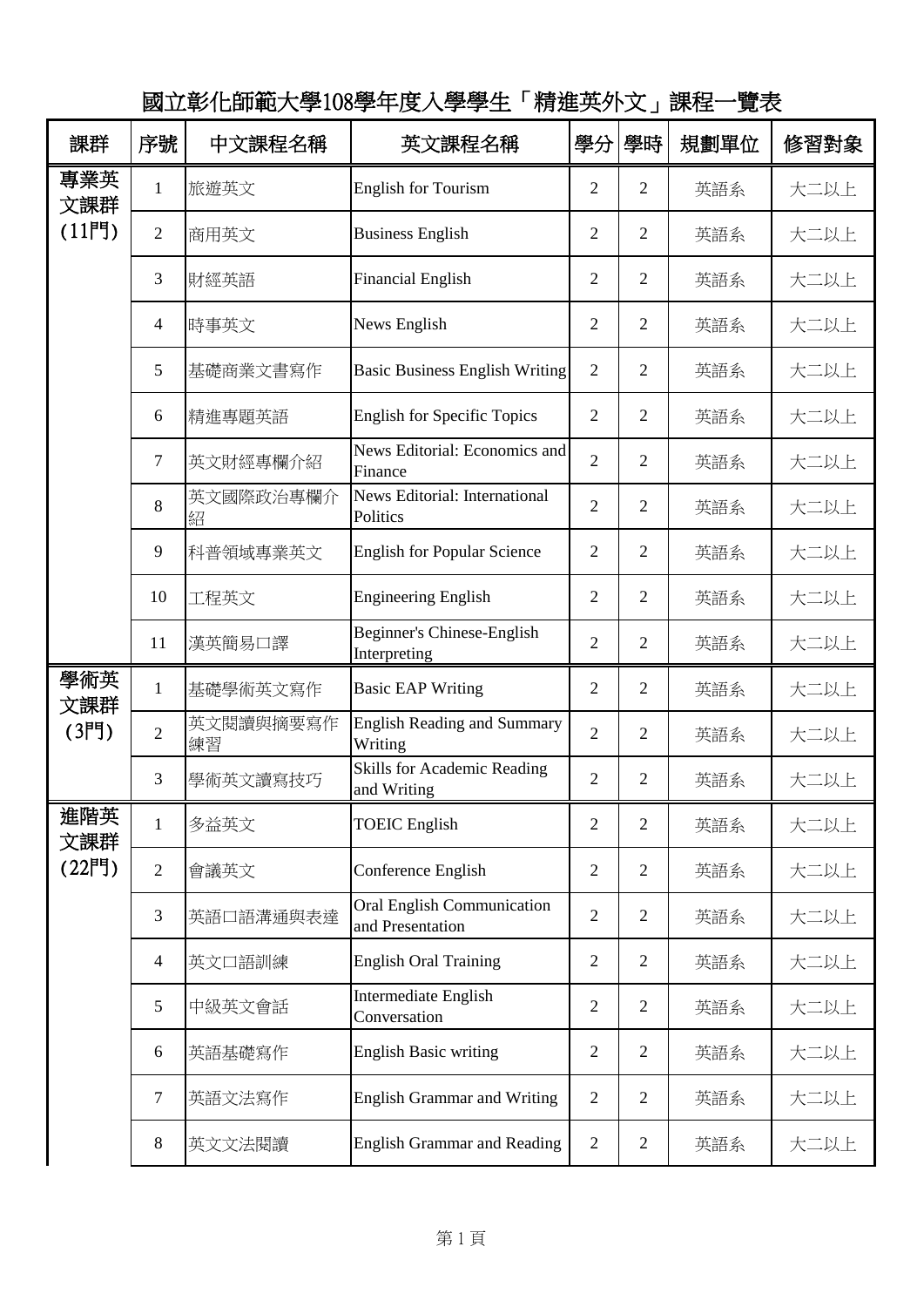| 課群         | 序號             | 中文課程名稱         | 英文課程名稱                                                                     | 學分             | 學時             | 規劃單位 | 修習對象 |
|------------|----------------|----------------|----------------------------------------------------------------------------|----------------|----------------|------|------|
|            | 9              | 簡報英文           | <b>English for Presentations</b>                                           | $\overline{2}$ | $\overline{2}$ | 英語系  | 大二以上 |
|            | 10             | 英語學習方法養成       | <b>Strategies for English Learning</b>                                     | $\overline{2}$ | $\overline{2}$ | 英語系  | 大二以上 |
|            | 11             | 自主英語學習力養成      | <b>Autonomous English Learning</b>                                         | $\overline{2}$ | $\overline{2}$ | 英語系  | 大二以上 |
|            | 12             | 英語溝通技巧養成       | <b>English Communication</b><br><b>Strategies</b>                          | $\overline{2}$ | $\overline{2}$ | 英語系  | 大二以上 |
|            | 13             | 英語聽力技巧養成       | <b>English Listening Strategies</b>                                        | $\overline{2}$ | $\overline{2}$ | 英語系  | 大二以上 |
|            | 14             | 英語閱讀技巧養成       | <b>English Reading Strategies</b>                                          | $\overline{2}$ | $\overline{2}$ | 英語系  | 大二以上 |
|            | 15             | 精進英語聽力         | <b>Advanced English Listening</b>                                          | $\overline{2}$ | $\overline{2}$ | 英語系  | 大二以上 |
|            | 16             | 精進英文寫作         | <b>Advanced English Writing</b>                                            | $\overline{2}$ | $\overline{2}$ | 英語系  | 大二以上 |
|            | 17             | 英語溝通力精進        | <b>Advanced English</b><br>Communication                                   | $\overline{2}$ | $\overline{2}$ | 英語系  | 大二以上 |
|            | 18             | 精進英文閱讀         | <b>Advanced English Reading</b>                                            | $\overline{2}$ | $\overline{2}$ | 英語系  | 大二以上 |
|            | 19             | 精進英語口說         | <b>Advanced English Speaking</b>                                           | $\overline{2}$ | $\overline{2}$ | 英語系  | 大二以上 |
|            | 20             | 進階閱讀           | <b>Advanced English Reading</b>                                            | $\overline{2}$ | $\overline{2}$ | 英語系  | 大二以上 |
|            | 21             | 英語口語報告力精進      | <b>Advanced English for Oral</b><br>Presentations                          | $\overline{2}$ | $\overline{2}$ | 英語系  | 大二以上 |
|            | 22             | 國際社交英語力精進      | <b>Advanced English for</b><br><b>International Social</b><br>Interactions | $\overline{2}$ | $\overline{2}$ | 英語系  | 大二以上 |
| 文學與<br>文化課 | $\mathbf{1}$   | 英美抒情哲學電影欣<br>賞 | Appreciation of Philosophy of<br>Love in Films                             | $\overline{2}$ | $\overline{2}$ | 英語系  | 大二以上 |
| 群(15門)     | $\overline{2}$ | 英美文學與電影        | <b>British and American</b><br>Literature in Movies                        | $\overline{2}$ | $\overline{2}$ | 英語系  | 大二以上 |
|            | 3              | 莎士比亞與電影        | Cinematic Shakespeare                                                      | $\overline{2}$ | $\overline{2}$ | 英語系  | 大二以上 |
|            | 4              | 當代英國文學欣賞       | Introduction to Contemporary<br><b>British Literature</b>                  | $\overline{2}$ | $\overline{2}$ | 英語系  | 大二以上 |
|            | 5              | 英美名著故事欣賞       | Stories from Masterpieces of<br>Literature                                 | $\overline{2}$ | $\overline{2}$ | 英語系  | 大二以上 |
|            | 6              | 文化研究           | Culture Study                                                              | $\overline{2}$ | $\overline{2}$ | 英語系  | 大二以上 |
|            | 7              | 女性主義與性別研究      | Feminism and Gender Study                                                  | $\overline{2}$ | $\overline{2}$ | 英語系  | 大二以上 |
|            | 8              | 簡易英美小說         | Simplified English Stories                                                 | $\sqrt{2}$     | $\mathfrak{2}$ | 英語系  | 大二以上 |

國立彰化師範大學108學年度入學學生「精進英外文」課程一覽表